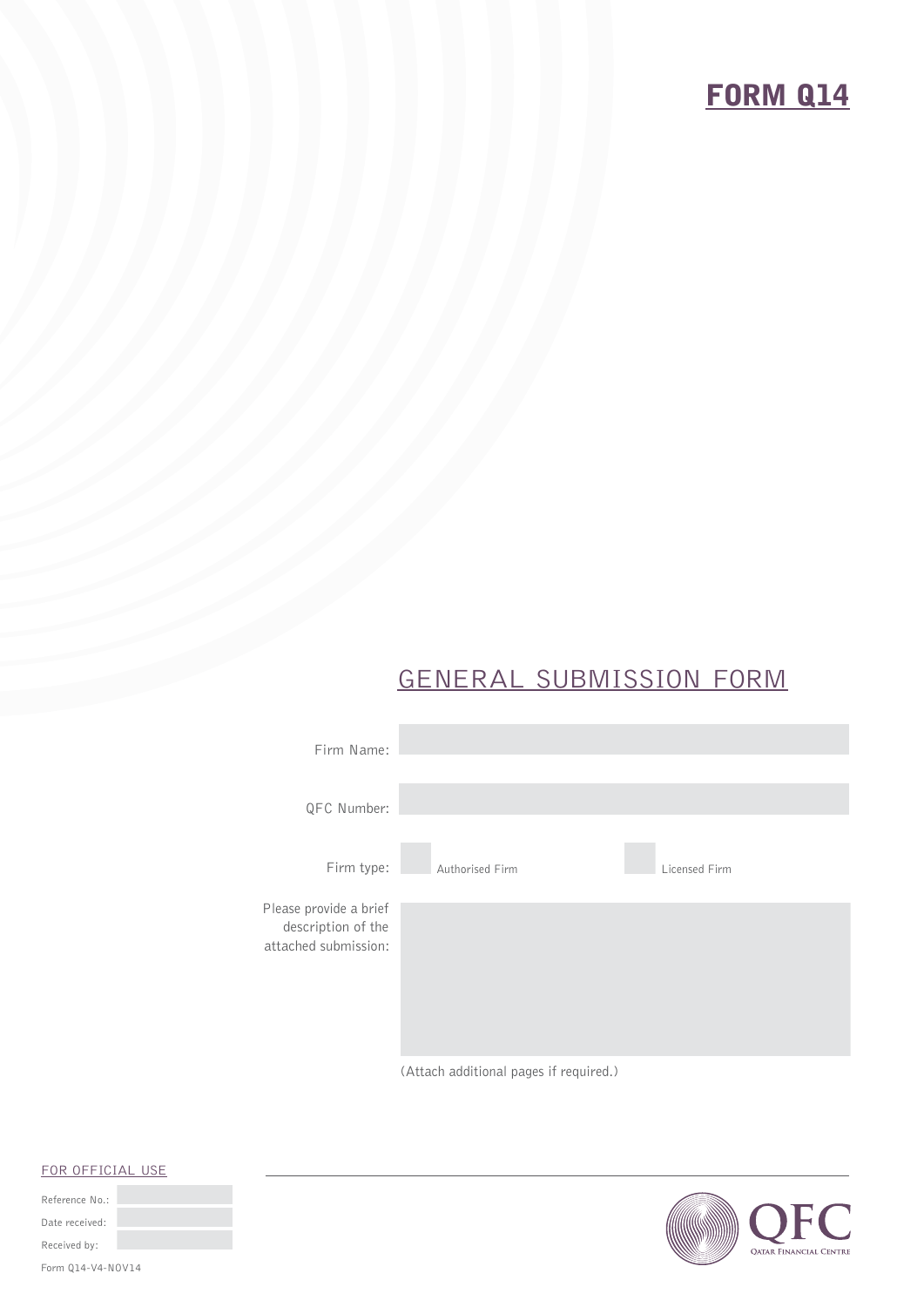#### PURPOSE OF THIS FORM

- **•** Form Q14 'General Submission Form' is to be used by a person to fulfil an obligation to make any submission, not specifically covered by another form, to the QFC Regulatory Authority; the CRO; or the QFC Authority.
- **•** The documents to which this form relates should be clearly labelled and securely attached.

### NOTES FOR LODGING THIS FORM

The method of lodgement of this form is:

**•** For the CRO and the QFC Authority this form and any supporting Documents must be filed in original only, to the relevant addresses shown:

#### FOR THE CRO: FOR THE QFC

**Companies Registration Office, QFC Tower 1, PO Box 23245, West Bay, Doha, Qatar T: +974 4496 7738 F: +974 4496 7752 E: cro@qfc.qa**

### AUTHORITY:

**QFC Authority, QFC Tower 1, PO Box 23245, West Bay, Doha, Qatar T: +974 4496 7764 F: +974 4496 7752 E: licensing@qfc.qa**

- **•** For the QFC Regulatory Authority the completed form must be submitted using the QFC Regulatory Authority's Electronic Submission System ("ESS").
- **•** For details of who can complete and submit the form guidance is provided on ESS.

Defined terms are identified throughout this form by the capitalisation and italicisation of the initial letter of the word or phrase and are as defined in the applicable Regulations.

The Firm must lodge this form and any applicable supporting documents and fee with the correct recipient within the prescribed time limit. Any failure to do so may result in a breach of the applicable Regulations and Rules.

You must ensure that any other requirement(s) to make a notification(s) to the OFC Regulatory Authority; the QFC Authority or the CRO is made on the correct form(s) and within the prescribed time limit.

The information contained in this lodged form will be used as the basis upon which the applicable registers and databases maintained by the QFC Regulatory Authority, QFC Authority and CRO are updated, subject to applicable QFC legislation.

The information contained in any lodged form may be shared between the  $QFC$  Regulatory Authority, the  $QFC$  Authority and the  $CRO$  under arrangement between them, and in accordance with applicable QFC confidentiality and data protection legislation.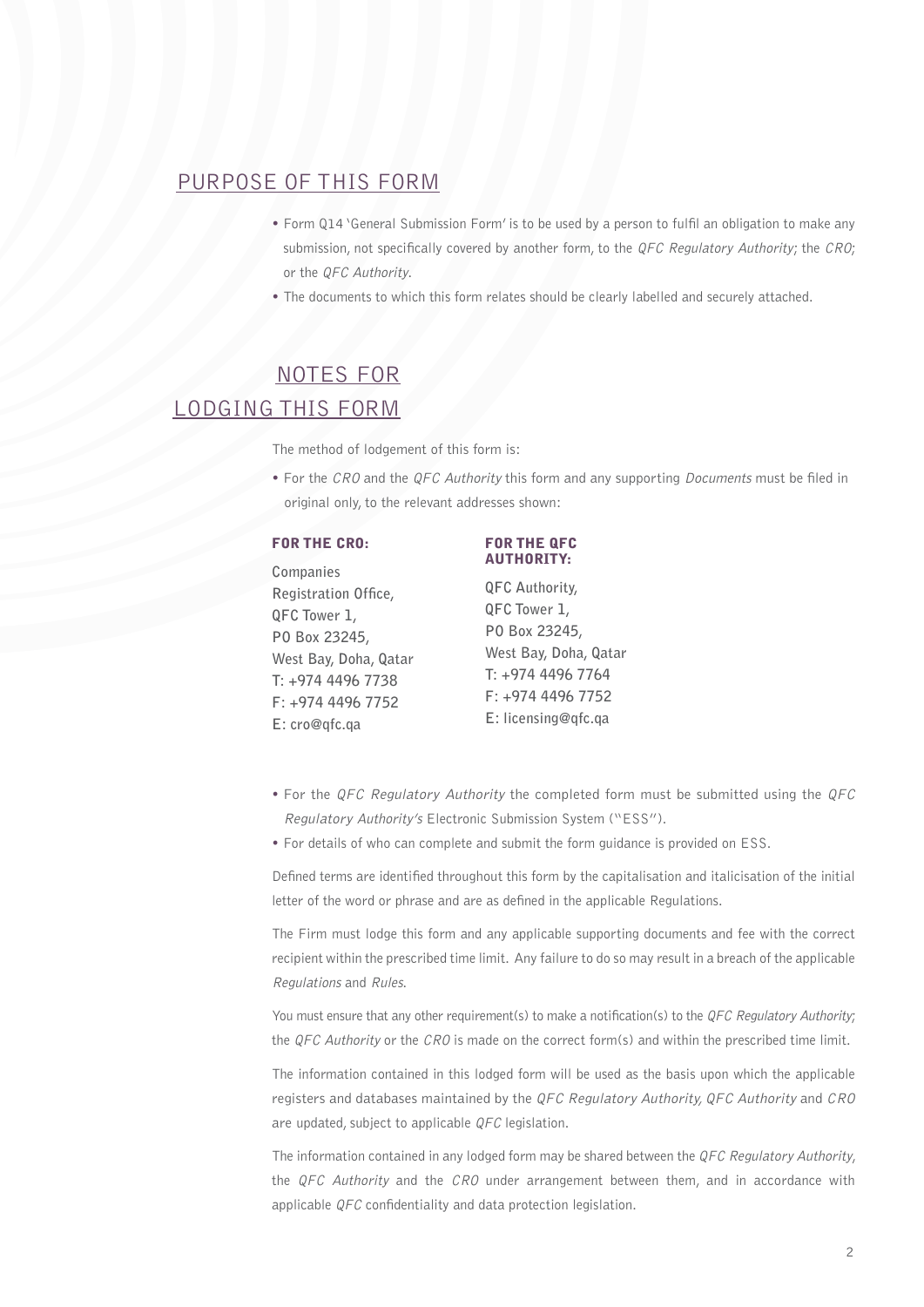#### DECLARATION

I declare that, to the best of my knowledge and belief, having made due enquiry, the information given in this form is complete and correct. I understand that it is a contravention of  $QFC$ legislation to knowingly or recklessly provide to the QFC Regulatory Authority, the CRO and the QFC Authority any information, which is false, misleading or deceptive, or to conceal information where the concealment of such information is likely to mislead or deceive.

For the purposes of the Data Protection Regulations, the Personal Data provided in this form will be processed by the QFC Regulatory Authority, the CRO and the QFC Authority in accordance with Article 8 of the Data Protection Regulations and by signing this form, I consent to the recipient sharing the information contained within this form with the QFC Regulatory Authority, the QFC Authority or the CRO.

I confirm that I have the authority to make this filing and to sign this form for the LLC/LLP/Branch.

Print Name:

Signature:

Position: Date: